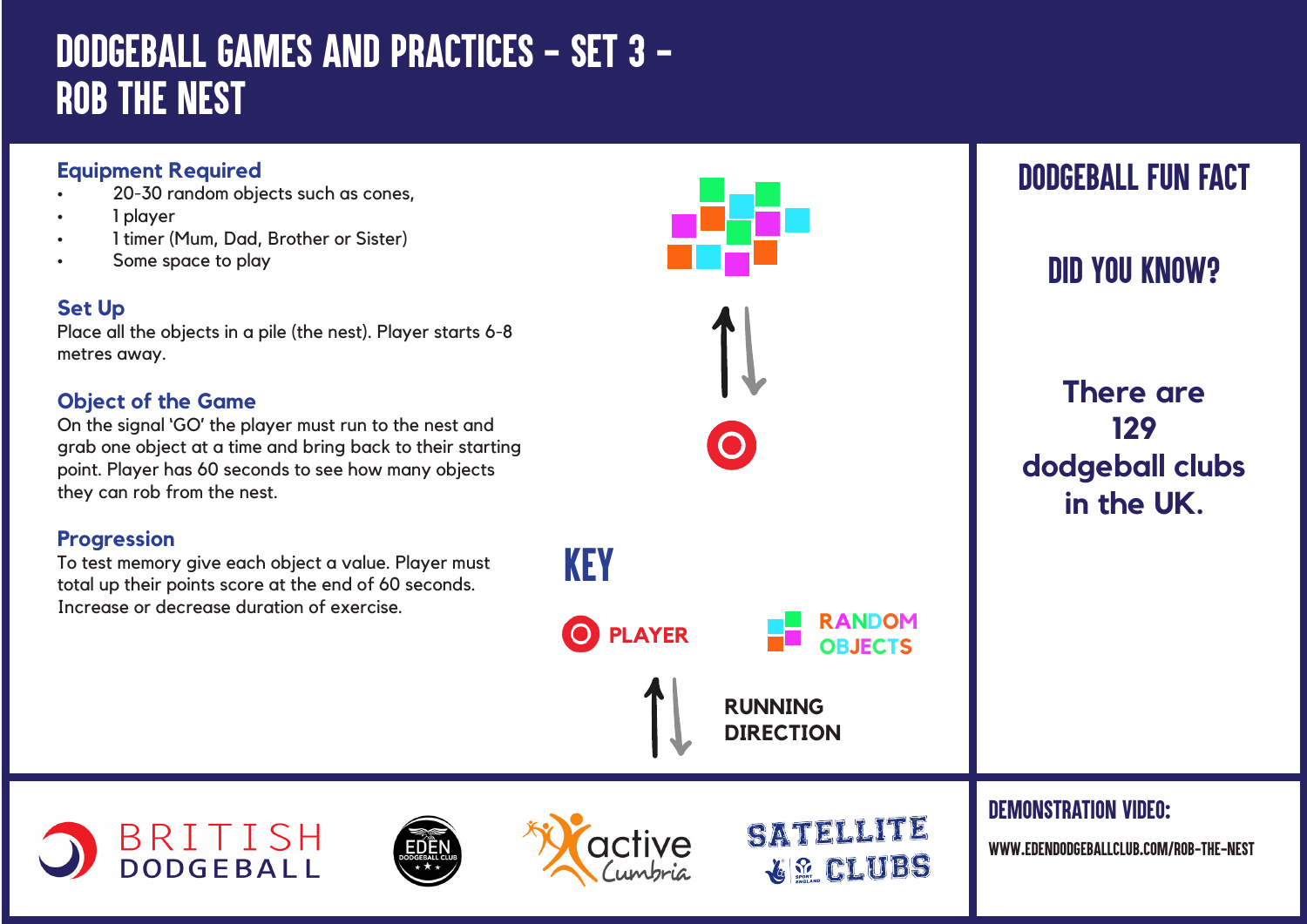# *DODGEBALL GAMES AND PRACTICES - SET 3 - RUSH FAKE THROW REPEAT*

#### **Equipment Required**

- 1 dodgeball
- $3$  markers
- 3-4 objects to act as targets
- 1 player
- Some space to play

### **Set Up**

Position 3 markers in a line with 7 metres between the furthest 2 and the third marker positioned 1 metre inside the starting marker. Place one dodgeball on or next to the furthest marker. Position 3 or 4 objects beyond the furthest marker to act as targets.

#### **Object of the Game**

On the signal 'GO' the player must rush to the furthest marker and collect the dodgeball. They must then run backwards to the middle marker before advancing back to towards the furthest marker. Player then performs a fake throw before throwing at one of the objects (targets) beyond the furthest marker. Repeat until all targets have been aimed at or hit.

#### **Progression**

Position the target objects closer or further away from the furthest marker.

BRITISH<br>DODGEBALL





SATELLITE

**ELUBS** 

## *DODGEBALL FUN FACT*

## *DID YOU KNOW?*

**The world governing body for dodgeball is the World Dodgeball Federation who host a World Championships every 2 years.** 

**The next event will be held in Glasgow and have both cloth and foam dodgeball categories.**

*DEMONSTRATION VIDEO:*

*www.edendodgeballclub.com/rush-fake-throw-repeat*